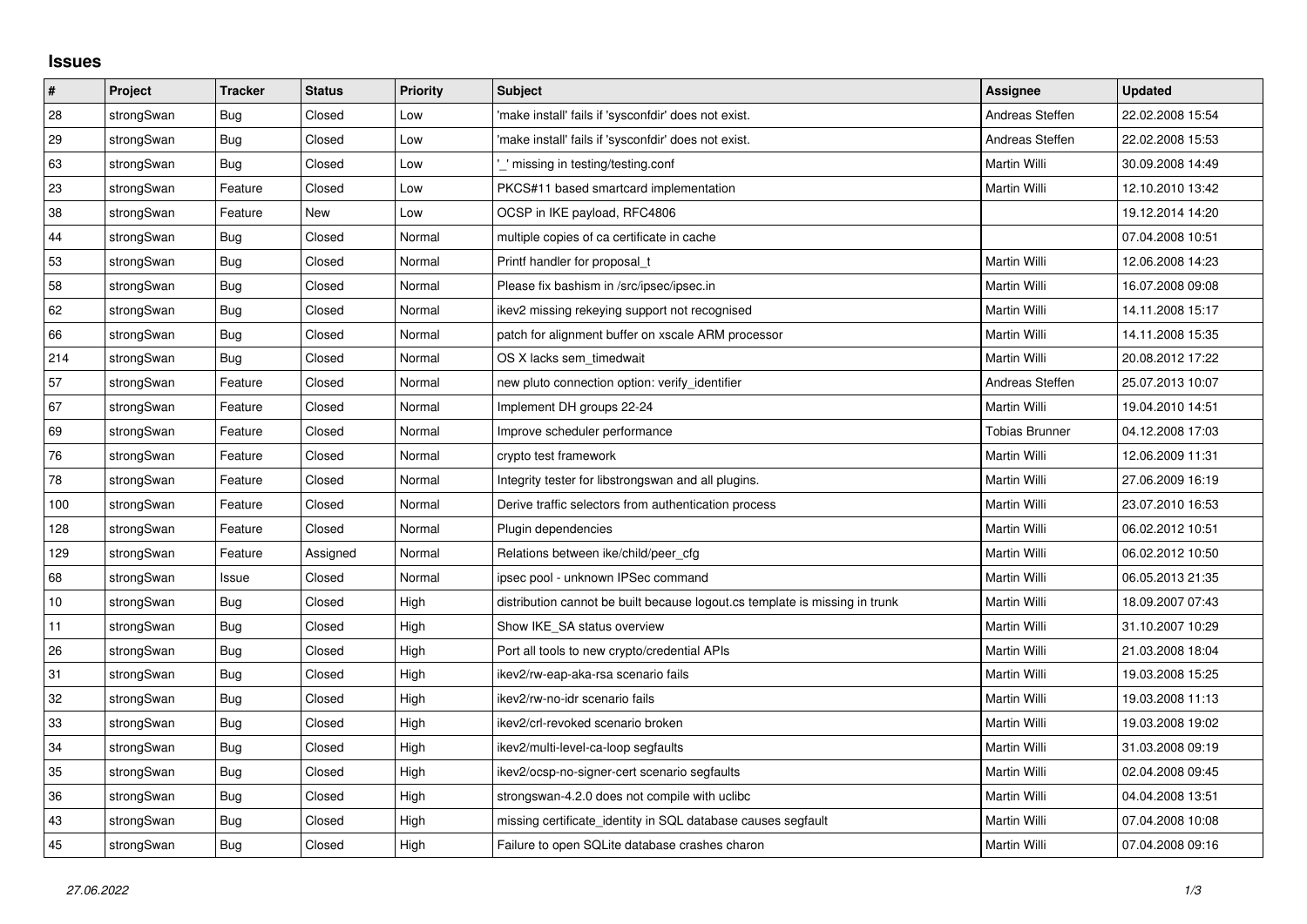| $\vert$ #    | Project    | <b>Tracker</b> | <b>Status</b> | <b>Priority</b> | <b>Subject</b>                                                     | <b>Assignee</b>       | <b>Updated</b>   |
|--------------|------------|----------------|---------------|-----------------|--------------------------------------------------------------------|-----------------------|------------------|
| 49           | strongSwan | Bug            | Closed        | High            | starter log directly to terminal                                   | Martin Willi          | 30.04.2009 10:18 |
| 50           | strongSwan | Bug            | Closed        | High            | plutostderrlog option missing                                      | <b>Martin Willi</b>   | 11.05.2008 10:10 |
| 52           | strongSwan | <b>Bug</b>     | Closed        | High            | Migrate ESP sequence number in update sa                           | <b>Tobias Brunner</b> | 25.06.2008 08:40 |
| 55           | strongSwan | <b>Bug</b>     | Closed        | High            | Implement SHA512/384/256 HMAC with proper truncation in kernel     | Martin Willi          | 03.12.2009 11:41 |
| 56           | strongSwan | Bug            | Closed        | High            | New interface for EAP-SIM backend                                  | Martin Willi          | 24.10.2008 10:23 |
| 61           | strongSwan | Bug            | Closed        | High            | When recovering from DPD, firewall rules aren't added as necessary | Andreas Steffen       | 06.05.2013 21:43 |
| 64           | strongSwan | Bug            | Closed        | High            | MOBIKE with changed NAT mappings                                   | <b>Martin Willi</b>   | 08.10.2008 14:21 |
| 65           | strongSwan | Bug            | Closed        | High            | Many UML tests fail                                                | Andreas Steffen       | 07.10.2008 07:09 |
| 70           | strongSwan | <b>Bug</b>     | Closed        | High            | IP <sub>v6</sub>                                                   | Andreas Steffen       | 21.02.2009 11:09 |
| 71           | strongSwan | Bug            | Closed        | High            | Improved Acquire handling                                          | Martin Willi          | 20.05.2009 11:54 |
| 79           | strongSwan | Bug            | Closed        | High            | Windows 7 sometimes fails to verify RSA signatures done by gcrypt  | Martin Willi          | 30.06.2009 12:22 |
| $\mathbf{1}$ | strongSwan | Feature        | Closed        | High            | Partial MOBIKE implementation                                      | Martin Willi          | 02.07.2007 16:14 |
| 2            | strongSwan | Feature        | Closed        | High            | Complete MOBIKE support                                            | <b>Martin Willi</b>   | 31.10.2007 10:30 |
| 3            | strongSwan | Feature        | Closed        | High            | refactoring of thread management                                   | Martin Willi          | 29.06.2007 14:49 |
| 4            | strongSwan | Feature        | Closed        | High            | XML based configuration interface: Infrastructure                  | <b>Martin Willi</b>   | 02.07.2007 16:30 |
| 5            | strongSwan | Feature        | Closed        | High            | XML based configuration interface: Status query                    | Martin Willi          | 07.08.2007 08:49 |
| 6            | strongSwan | Feature        | Closed        | High            | XML based configuration interface: Control                         | <b>Martin Willi</b>   | 13.11.2007 14:04 |
| 7            | strongSwan | Feature        | Closed        | High            | Relational database configurations/credentials                     | Martin Willi          | 02.04.2008 16:30 |
| 13           | strongSwan | Feature        | Closed        | High            | Implement a modular credential framework                           | Martin Willi          | 15.02.2008 09:36 |
| 14           | strongSwan | Feature        | Closed        | High            | Initiate/Terminate IKE_SAs                                         | <b>Martin Willi</b>   | 13.11.2007 14:04 |
| 15           | strongSwan | Feature        | Closed        | High            | Implement rauthentication using RFC4478                            | Martin Willi          | 30.11.2007 14:55 |
| 16           | strongSwan | Feature        | Closed        | High            | Generic plugin architecture                                        | Martin Willi          | 15.02.2008 09:37 |
| 17           | strongSwan | Feature        | Closed        | High            | Pluggable crypto modules                                           | Martin Willi          | 15.02.2008 09:36 |
| 18           | strongSwan | Feature        | Closed        | High            | Merge EAP-AKA module into trunk                                    | Martin Willi          | 13.12.2007 09:47 |
| 19           | strongSwan | Feature        | Closed        | High            | Include EAP-MD5 into trunk                                         | Martin Willi          | 13.12.2007 09:48 |
| 20           | strongSwan | Feature        | Closed        | High            | Pluggable fetcher plugins                                          | Martin Willi          | 18.02.2008 09:58 |
| 21           | strongSwan | Feature        | Closed        | High            | CRL support                                                        | Martin Willi          | 10.03.2008 18:40 |
| 22           | strongSwan | Feature        | Closed        | High            | OCSP support                                                       | Martin Willi          | 10.03.2008 18:41 |
| 24           | strongSwan | Feature        | Closed        | High            | Update doxygen documentation                                       | Martin Willi          | 22.02.2008 16:07 |
| 25           | strongSwan | Feature        | Closed        | High            | alternative crypto implementation                                  | Martin Willi          | 31.05.2008 09:49 |
| 27           | strongSwan | Feature        | Closed        | High            | Create a database API                                              | Martin Willi          | 19.02.2008 15:16 |
| 30           | strongSwan | Feature        | Closed        | High            | Certificate caching                                                | Martin Willi          | 02.04.2008 14:50 |
| 37           | strongSwan | Feature        | Closed        | High            | Hash and URL support for IKEv2                                     | <b>Tobias Brunner</b> | 18.04.2008 13:38 |